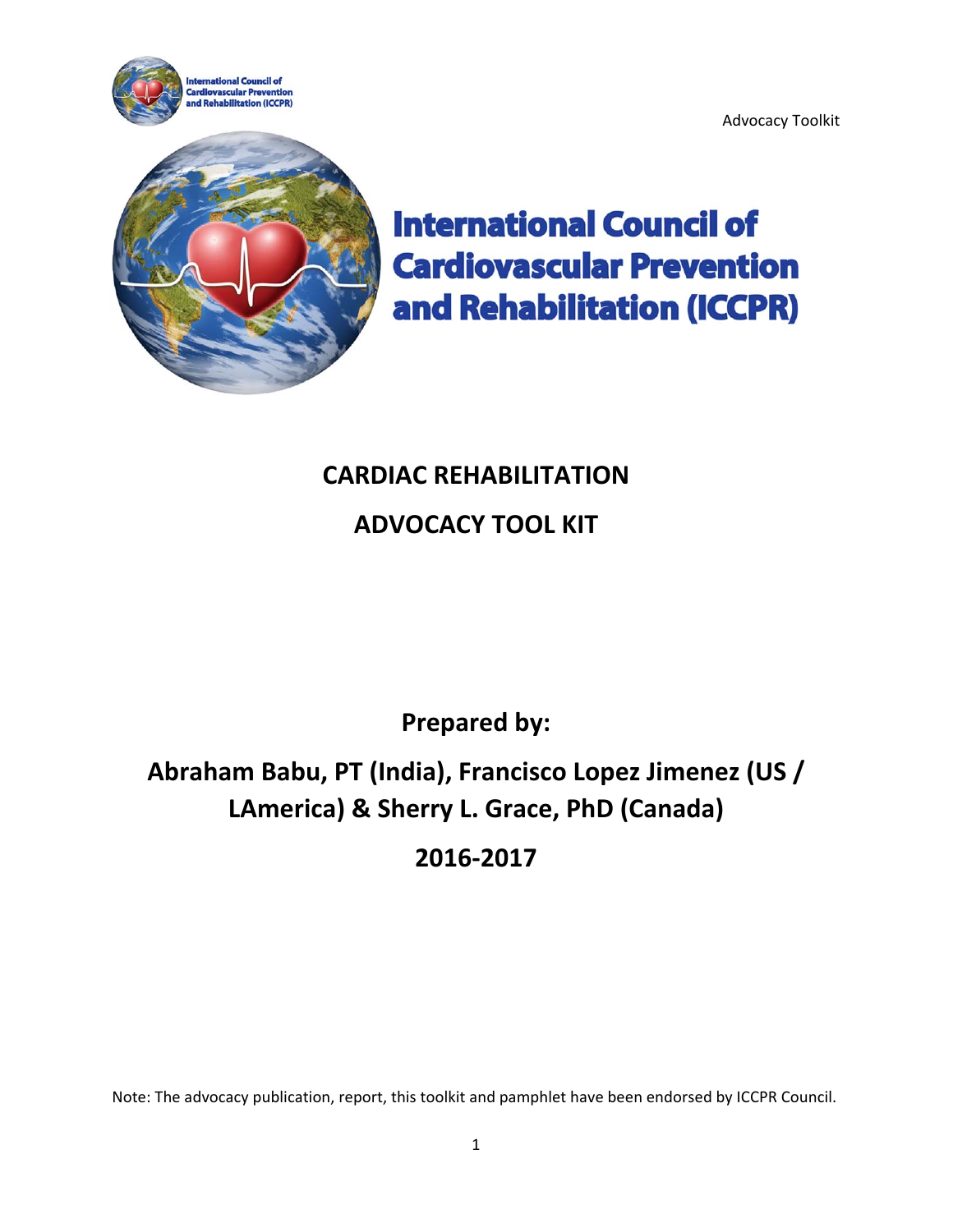Advocacy Toolkit



### INTRODUCTION

The aim of this kit is to provide some more "hands-on" tools/advice to cardiac rehabilitation (CR) other organizations in advocating for CR reimbursement and delivery, as a complement to the ICCPR Advocacy Report and accompanying publication in *BMC Health Services Research* (Babu et al., 2016; see also the success stories in its' supplement online;

https://bmchealthservres.biomedcentral.com/articles/10.1186/s12913‐016‐1658‐1). The report provides the evidence basis to support CR advocacy, and outlines some approaches to go about advocating. The suggestions herein are based heavily on the WHF and Australian advocacy toolkits (see links at end of document).

### EXECUTIVE SUMMARY OF HOW TO ADVOCATE FOR CR:

ICCPR recommends you consider the following 4 elements in your cardiac rehab advocacy campaign:

- 1. Organize a group of professionals with passion on CR that will plan the strategy to talk to the government.
- 2. Identify the key players in your government: the decision-makers and those who determine public policy for chronic diseases.
- 3. Meet with these elected officials and present the benefits of CR.
- 4. Work with social media and also the press to increase awareness; and share resulting releases with your government representatives and policy-makers.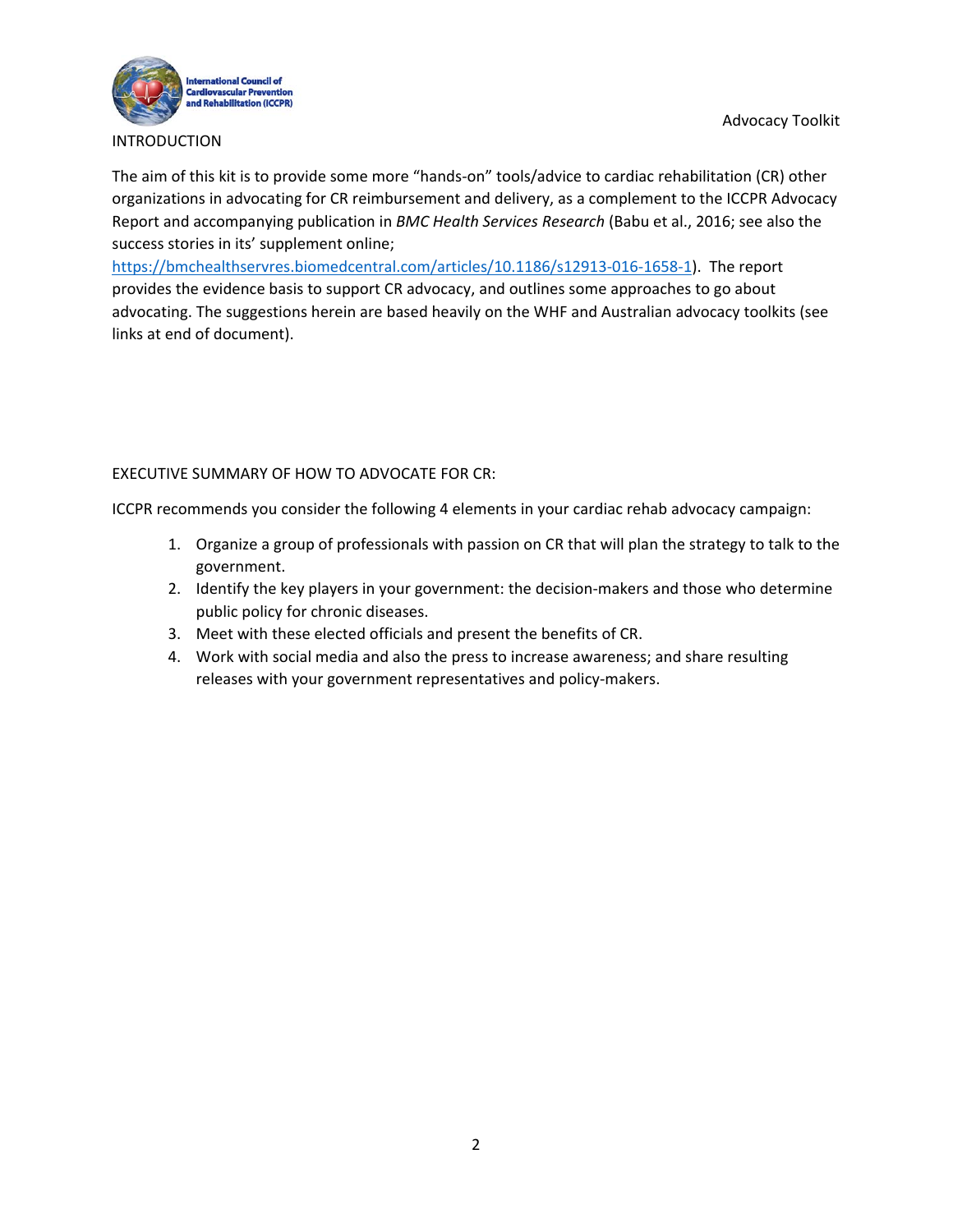

**HOW** 

Advocacy tools include social media, letters to potential payers, petitions / signature campaigns, and events. Ultimately you would like to have an in‐person meeting with the individual who makes decisions on funding cardiac rehab.

## WHO (more on this below)

It is imperative to learn who in your government makes decisions about funding healthcare services such as cardiac rehab (i.e., elected politicians, government bureaucrats in Ministry of Health?). Your goal will be to have an informed meeting with this decision-maker to discuss CR reimbursement.

Before approaching the decision-maker, consider who influences him or her. Do you have any contact with their primary care physician, and cardiologist of their family member, their religious leader, or influential business leader, philanthropic group or academic colleagues?

Engaging the public in your cause and ensuring they are informed can be helpful as their voices put pressure on decision‐makers. This can include engaging the media and using social media. With regard to the former, you should search for which reporters have previously done stories on heart disease. You can pitch a media release to these journalists. Or you can write an Op‐Ed to leading newspapers. You can also engage the medical community to writing a Letter to the Editor in an influential journal, and writing a piece in their newsletters or posting to their website.

Consider who will deliver the advocacy message to the decision‐maker. Likely the head of major CR, cardiac or medical associations, patient groups, and respected academics would be most persuasive. The more influential groups such as these that you have communicating the same message, the stronger your impact will be.

## WHEN

Advocacy is needed now, but consider taking advantage of opportunities when the message of CR may be better received. This can include the 2018 High Level Meeting on non-communicable diseases (which includes cardiovascular disease). National governments are committed to working towards Sustainable Development Goal 3 on health, and cardiac rehab can help them achieve 25x25 (http://www.world‐ heart-federation.org/no\_cache/what-we-do/global-advocacy/25-by-25/) or 1/3 reduction in premature mortality from cardiovascular diseases by 2030 (see: http://www.world-heart-federation.org/what-wedo/global‐advocacy/agenda‐2030/).

This could also include World Heart Day (Sept 29), national cardiovascular conferences, or before key government meetings.

## WHAT (more on this below)

While decision-makers may be aware about the toll of cardiovascular disease, they are likely not familiar with cardiac rehab as an established, cost-effective and impactful model of care which optimizes the health and well‐being of the many heart patients. They may know someone with heart disease, and this can help to personalize the cause. Indeed, using patient case studies or narratives can really emphasize the evidence about the need for and benefits of cardiac rehab.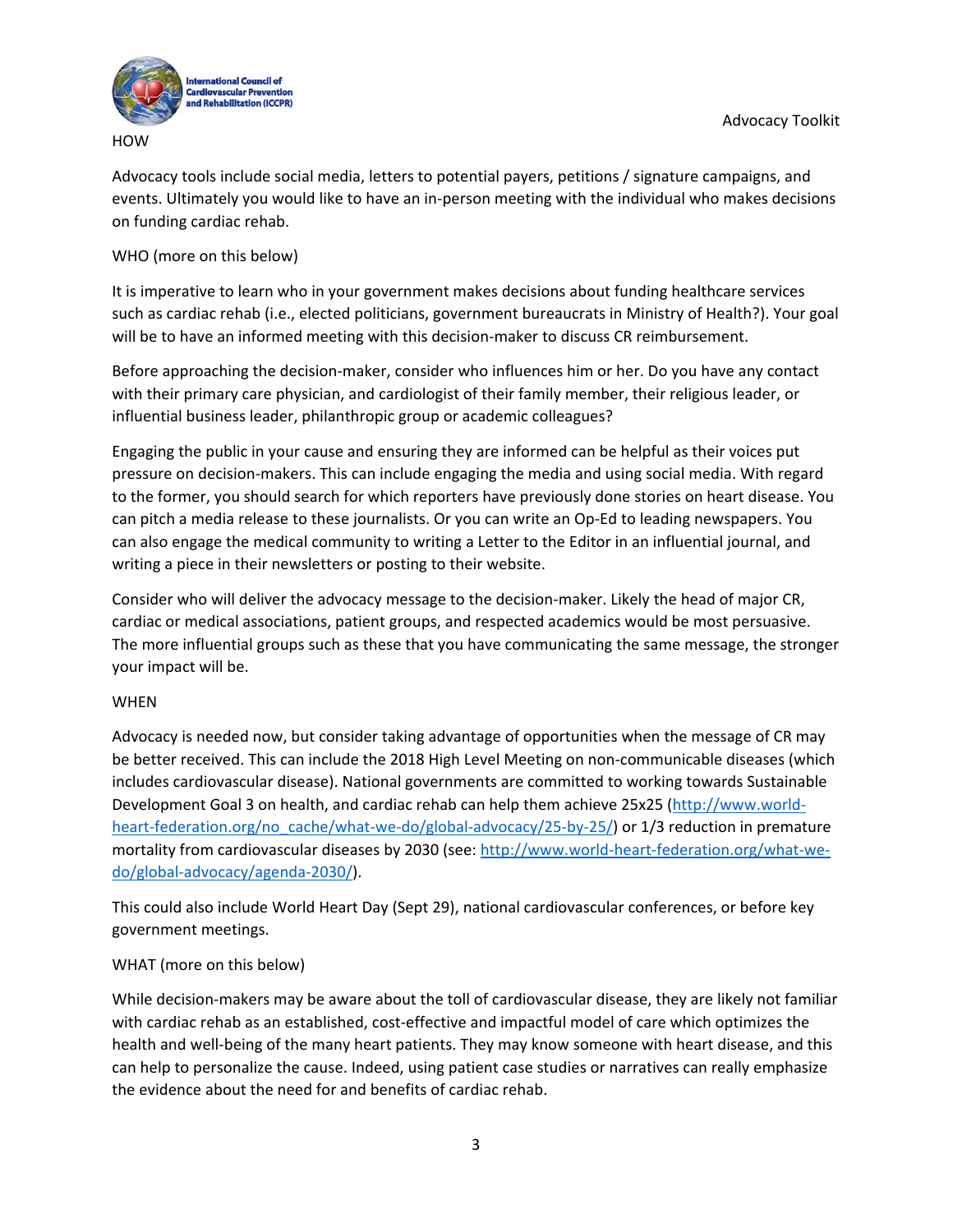Advocacy Toolkit



To prepare, do some research to understand if there has been any previous CR advocacy, and by whom. Also be sure to know what the government's policies regarding cardiac rehab, are and what their policy goals are. You want to frame the cardiac rehab message as a means to meet their goals.

Given economic realities, be sure to focus on the economic case for cardiac rehab as outlined in the accompanying report. Do your best to have information about the cost to deliver cardiac rehab in your country (see costing template in appendix at end of this document to get you started), and how many patients need our services. This should include information on how much cardiac rehab is currently available and the proportion of patients you are reaching (and any local data you have on the beneficial impact of cardiac rehab on these patients). You can focus on how private insurance could be brought in to support financing of cardiac rehab, and how this is successfully done in other countries (see our success stories).

Leave some materials with the decision-maker so they can understand more about the need for cardiac rehab (i.e., facts, infographics; e.g.,

https://www.heartfoundation.org.au/images/uploads/publications/HF.Cardiac\_Rehab\_Factsheet\_WEB HR.pdf).

## Key Messages:

Heart disease is one of the most common conditions worldwide, impacting people in their most productive years. Patients with heart disease are at great risk of death and disability, and therefore need a comprehensive approach to manage this. Cardiac rehab is a proven approach to ensure the health and well-being of patients, by delivering structured exercise training and risk factor management.

By ensuring cardiac rehab is available to heart patients and is covered, the benefits to you are: national reductions in cardiac morbidity and mortality; reduced healthcare utilization and associated costs; system of care to manage cardiac disease.

The cost of delivering cardiac rehab is significantly smaller than the cost of inaction. We must act now to ensure a heart healthy future for all.

## To recap: **Key Points to Convey:**

- Introduce the burden of cardiovascular disease on health, family and the economy
- Provide a case scenario/ story of an average, middle-class family member suffering from an acute coronary event
- Emphasize the cost of treatment using supportive data (Provide either full paper or link to full paper)
- Describe our cost-saving intervention cardiac rehabilitation
- Describe the benefits of cardiac rehab: reduced death, disability and improved quality of life. Highlight the importance of return‐to‐work and how cardiac rehabilitation can facilitate this
- Provide information on how cardiac rehabilitation is so poorly available and used, using supportive data (Provide either full paper or link to full paper)
- Talk about our cause to ensure cardiac rehab is available at no cost to patients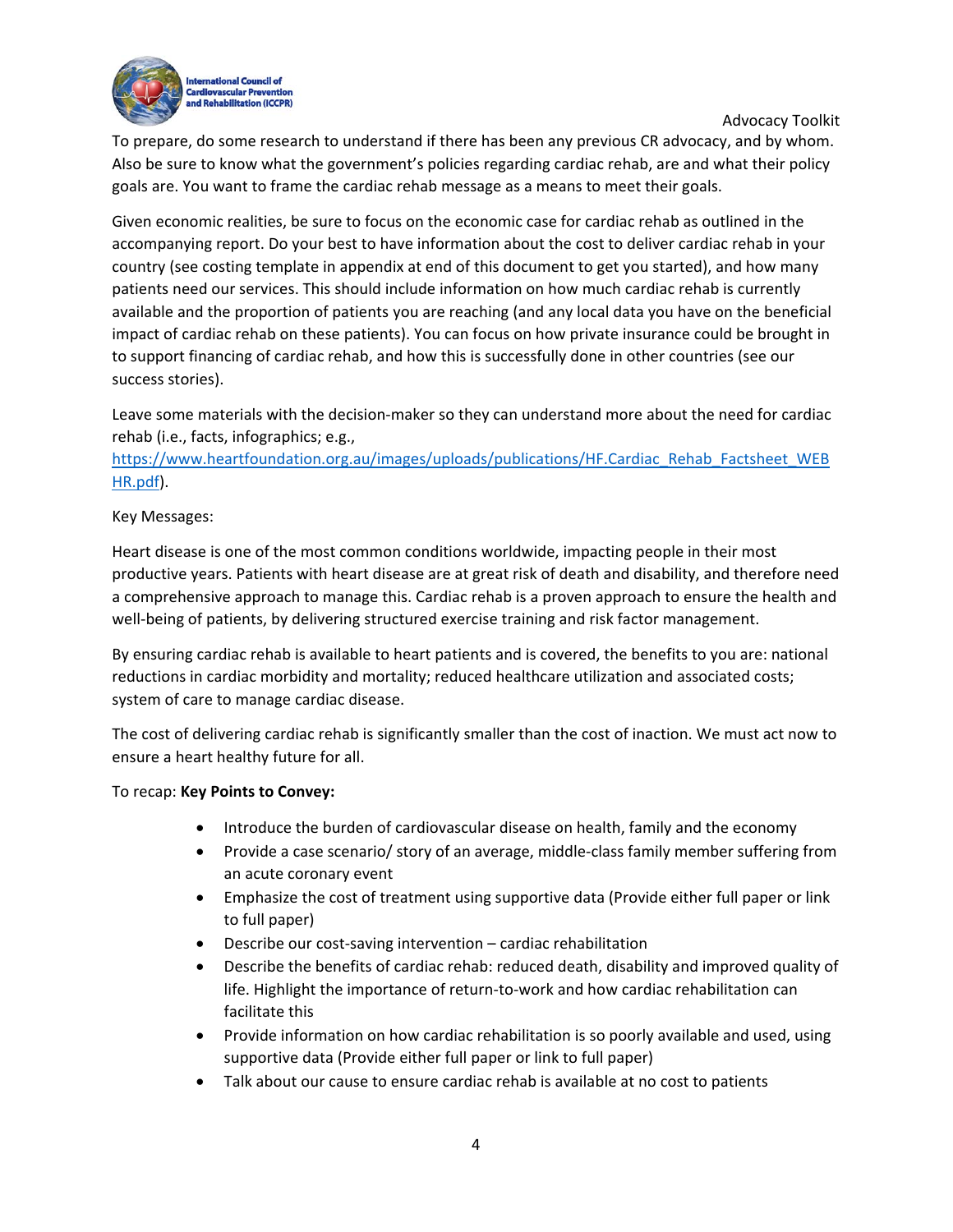



Here are some suggestions and considerations for engaging with these various stakeholders:

# **1. Engaging the public, healthcare professionals and insurance companies:**

The ICCPR is making use of social networking to promote cardiac rehabilitation delivery and reimbursement. Take the time to join us on Twitter (@ICCPR\_GlobalCR) and contribute to this campaign! Social media is free and has broad reach.

Posters and pamphlets (see attached and links at end of document) promoting the need for cardiac rehabilitation can be posted at professional conferences and gatherings to increase awareness. These can also be circulated to insurance companies.

Here are some other resources to share: Patient information on cardiac rehab…

- from the American Heart Association: http://www.heart.org/HEARTORG/Conditions/More/CardiacRehab/Cardiac‐ Rehab\_UCM\_002079\_SubHomePage.jsp
- And from the Heart Foundation of Australia: https://www.heartfoundation.org.au/yourheart/living‐with‐heart‐disease/what‐is‐cardiac‐rehabilitation

# **2. Engaging patient groups**

Patients are the strongest advocates for cardiac rehabilitation. Where patient groups exist, it will be beneficial to engage them to join your advocacy efforts.

How can they do this?

- Organizing walks for cardiac patients who have undergone cardiac rehabilitation
- Submitting signed petitions from patients and supporters (caregivers or health care professionals) to government

# **3. Engaging government, policy‐makers and health care administrators**

Get in touch with members of government and educate them on the need for cardiac rehabilitation. A sample letter you can work from is found at the end of this toolkit.

Important aspects to be kept in mind while contacting and communicating with members of government are:

- Their time is very limited
- Personalise the message AVOID using the same letter or speech to all of them
	- o What does government stand to gain by supporting cardiac rehab?
	- o How will government better serve the people?
- Describe a clear benefit that would result from their support
- Try to secure a commitment to further explore cardiac rehab reimbursement with your organization

Most importantly……. STAY ON POINT! (we want policy for CR reimbursement and standard delivery for all)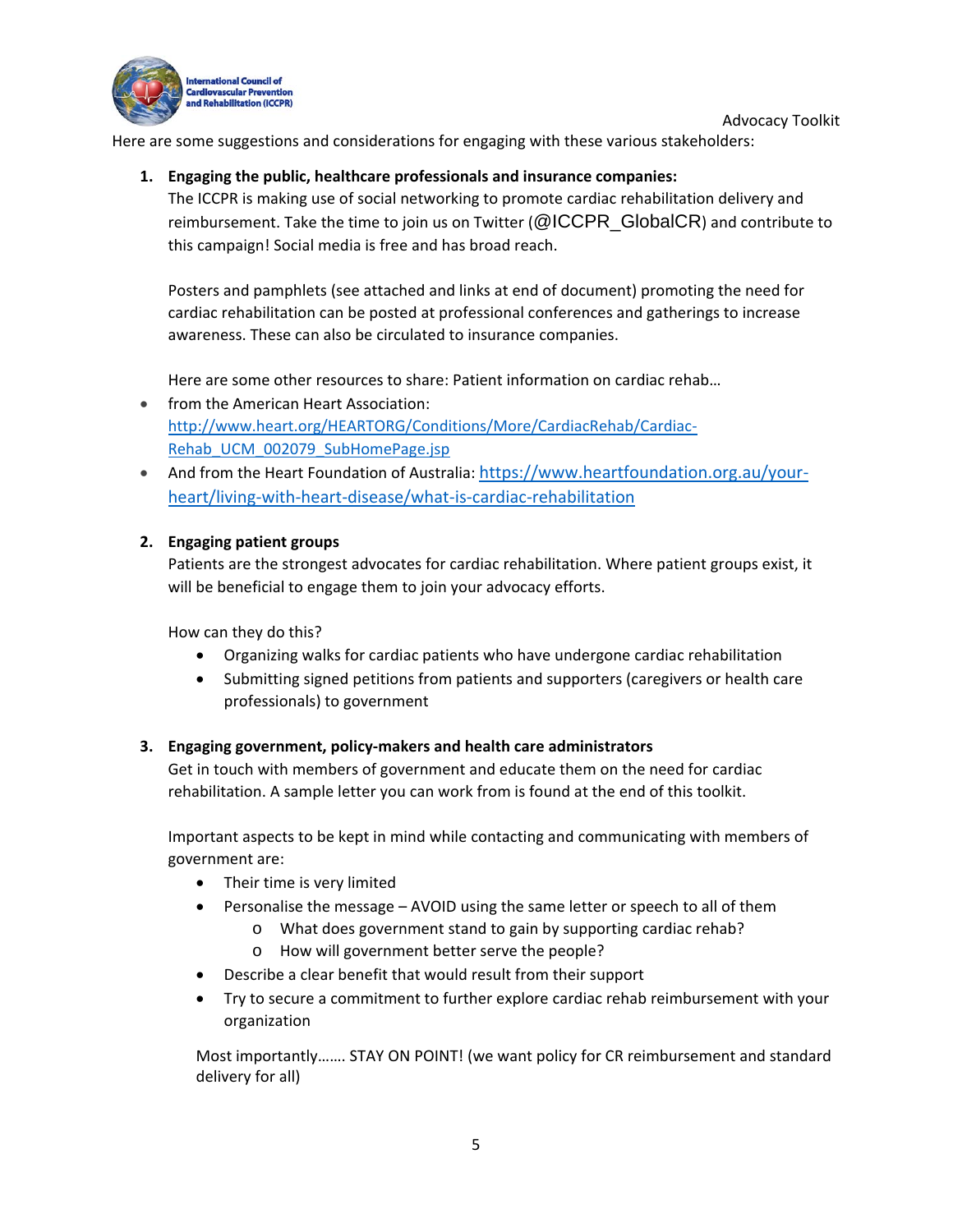

#### CONCLUDING REMARKS

It is important to note that no advocacy approach is universally applicable. Use any levers, and consider barriers and enablers. We hope elements of this toolkit can be selected and adapted to suit your context.

If you have further suggestions or feedback, please be in touch with us at globalcardiacrehab@gmail.com. We wish you success in your efforts to secure cardiac rehab reimbursement and broader access for all. ICCPR will continue to advocate at the international level.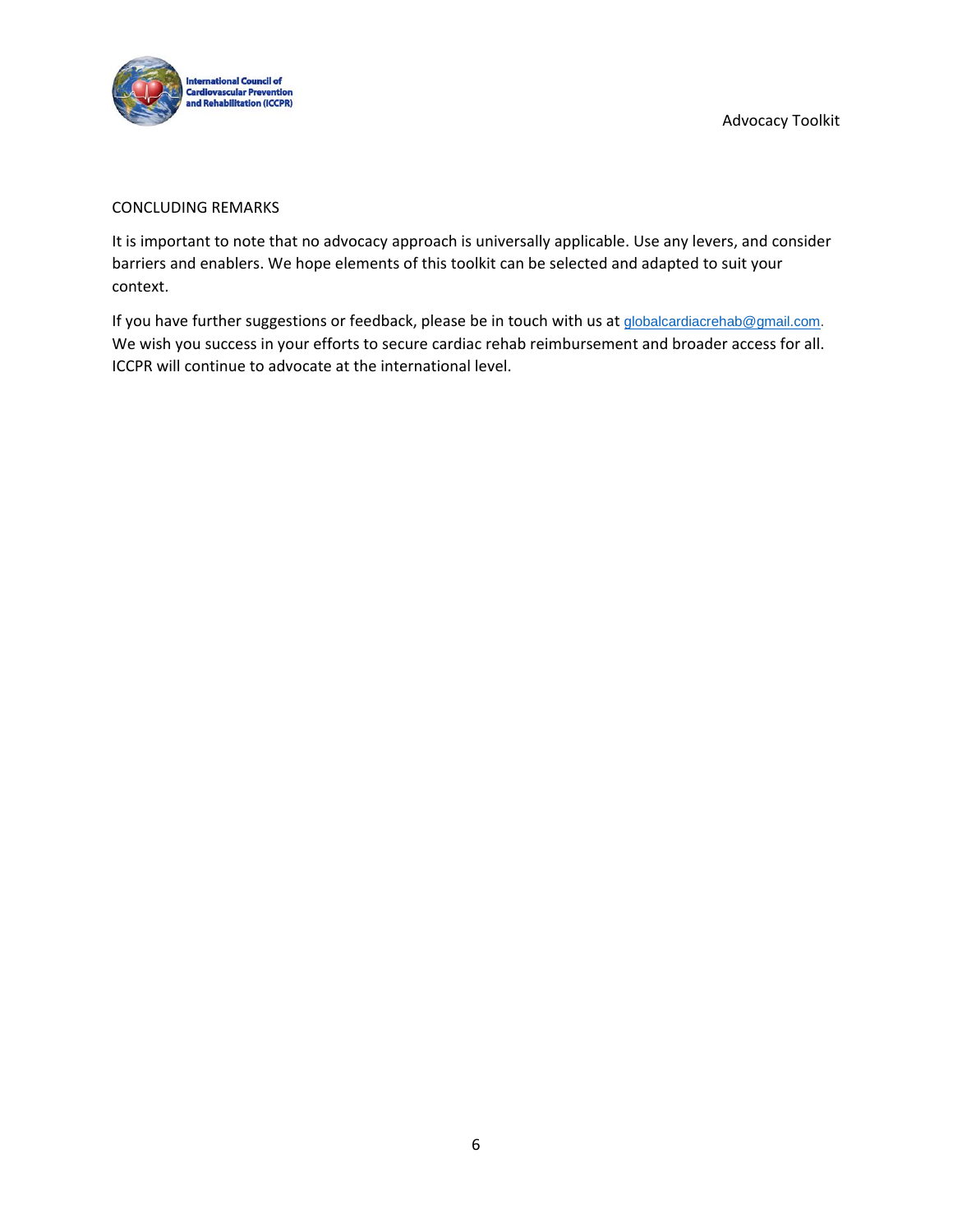

### SAMPLE LETTER FOR MINISTRIES OF HEALTH / GOVERNMENT OFFICIALS

*{logo}*

*{Date}*

Dear Minister…………………………………,

I am writing on behalf of the International Council of Cardiovascular Prevention and Rehabilitation (ICCPR) and [……..] to ask for your support in the delivery of cardiac rehabilitation. At your earliest convenience, we request a meeting with your office to discuss cardiac care, and how we the heart health community can be of assistance.

Cardiovascular disease is the leading cause of death in the world, and is responsible for nearly half of the non-communicable disease burden. In (country name), the burden is………………………………………………………… (some information may be available here: http://www.who.int/nmh/media/ncd‐progress‐monitor/en/) Heart disease burdens individuals in their most productive years; this disability and illness at early ages is largely preventable.

The World Economic Forum cites non‐communicable diseases such as heart disease as one of the top risks to the global economy. Globally, heart diseases cost \$473.9 billion USD in 2010. The total cost of heart diseases, including lost productivity, is expected to rise to \$1,044 billion USD in 2030 –an increase of 22%. (Add #s re impact on national economy if available)

This is why there is a pressing need for cost‐effective methods to mitigate this burden such as cardiac rehabilitation. It is a team‐based approach to prevent and control risk factors for cardiovascular disease. Patients who participate in cardiac rehab have 26% lower death rates, are more likely to return‐ to‐work and are less likely to use healthcare services.

Unfortunately we only have xx cardiac rehab programs in {country}, and only xx% of heart patients access these services. The ICCPR, along with (our local organization) are seeking support from the Government **to increase delivery of cardiac rehab, and to ensure reimbursement of cardiac rehab services**.

We know you want to provide accessible, affordable, quality cardiovascular care, comprised of the recommended prevention and treatment services. Cardiac rehab is a key element of this care. By supporting cardiac rehab, our country will be better able to meet our commitments toward the Sustainable Development Goals /2030 Agenda (particularly # 3 Health, target 4 to reduce by one‐third premature mortality from non‐communicable diseases through prevention and treatment). We must devote appropriate resources to curb the burden of heart disease.

Supporting documents are provided to help you better understand our cause. Thank you for your consideration, and we look forward to discussing this pressing issue with you soon.

Best wishes,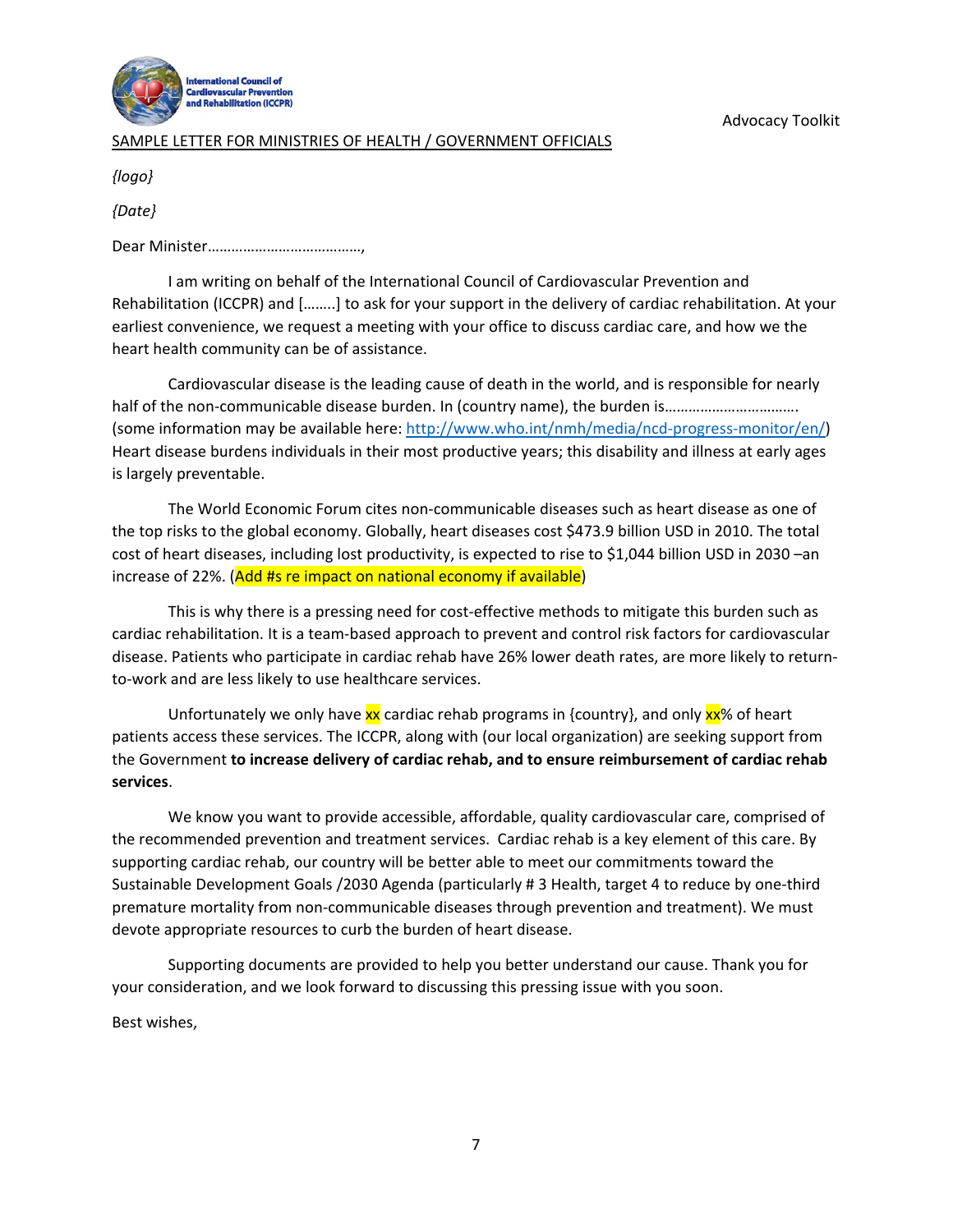

{Insert Name}

{Insert title}

{Insert contact information}

Advocacy Toolkit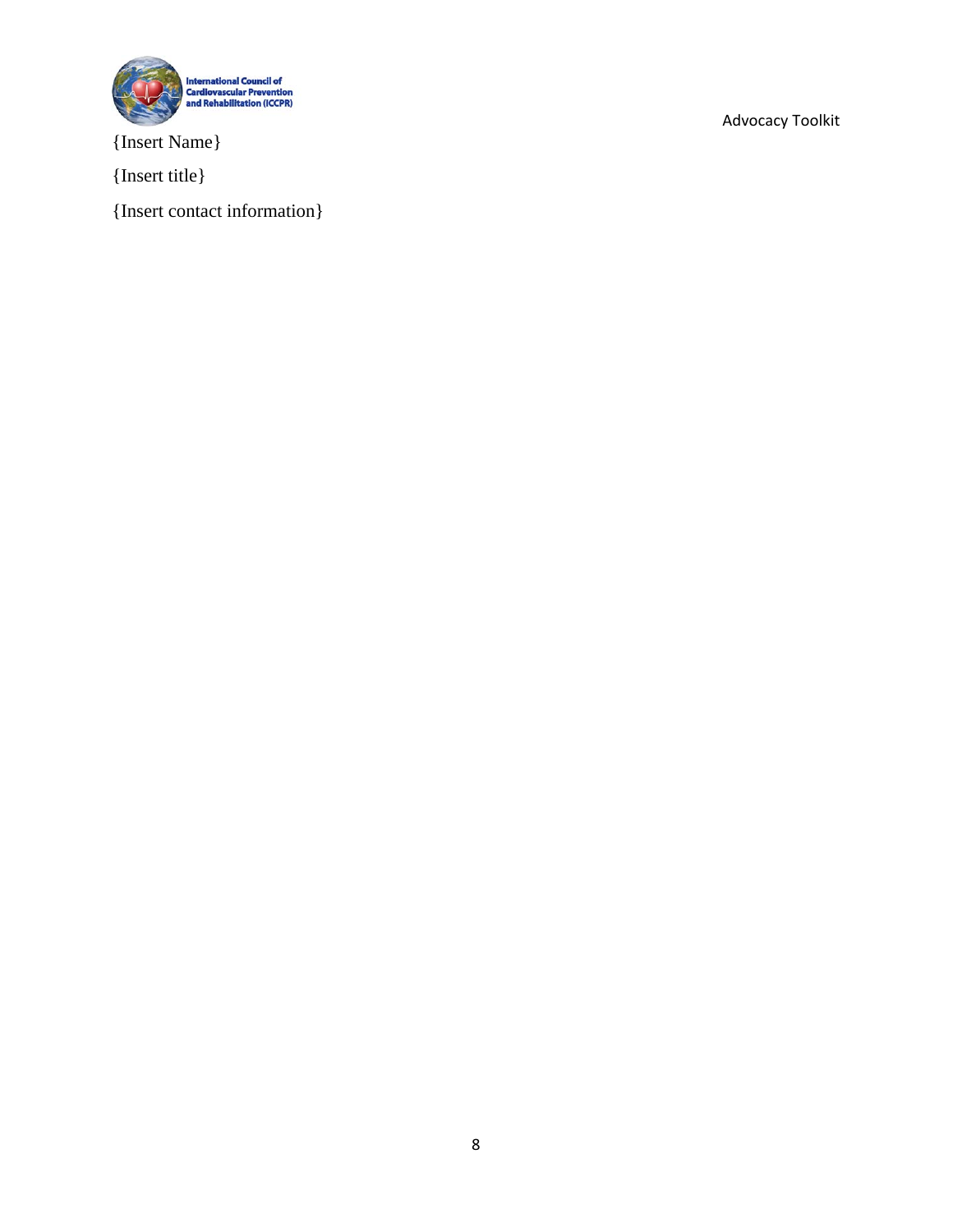

## **APPENDIX: CR costing template**

Advocacy Toolkit

This costing template is provided to facilitate estimation of the cost to run a CR program. The elements listed are based on the minimum requirements for CR as forwarded in the ICCPR Consensus Statement on CR Delivery in Low‐Resource Settings, and can be modified to fit with your regional realities.

To create a more detailed CR business case, see the resources here:

http://webarchive.nationalarchives.gov.uk/20130107105354/http://www.dh.gov.uk/en/Public

ationsandstatistics/Publications/PublicationsPolicyAndGuidance/Browsable/DH\_117507, and

costing tool template with guidance here:

http://webarchive.nationalarchives.gov.uk/20130107105354/http://www.dh.gov.uk/en/Public ationsandstatistics/Publications/PublicationsPolicyAndGuidance/Browsable/DH\_117657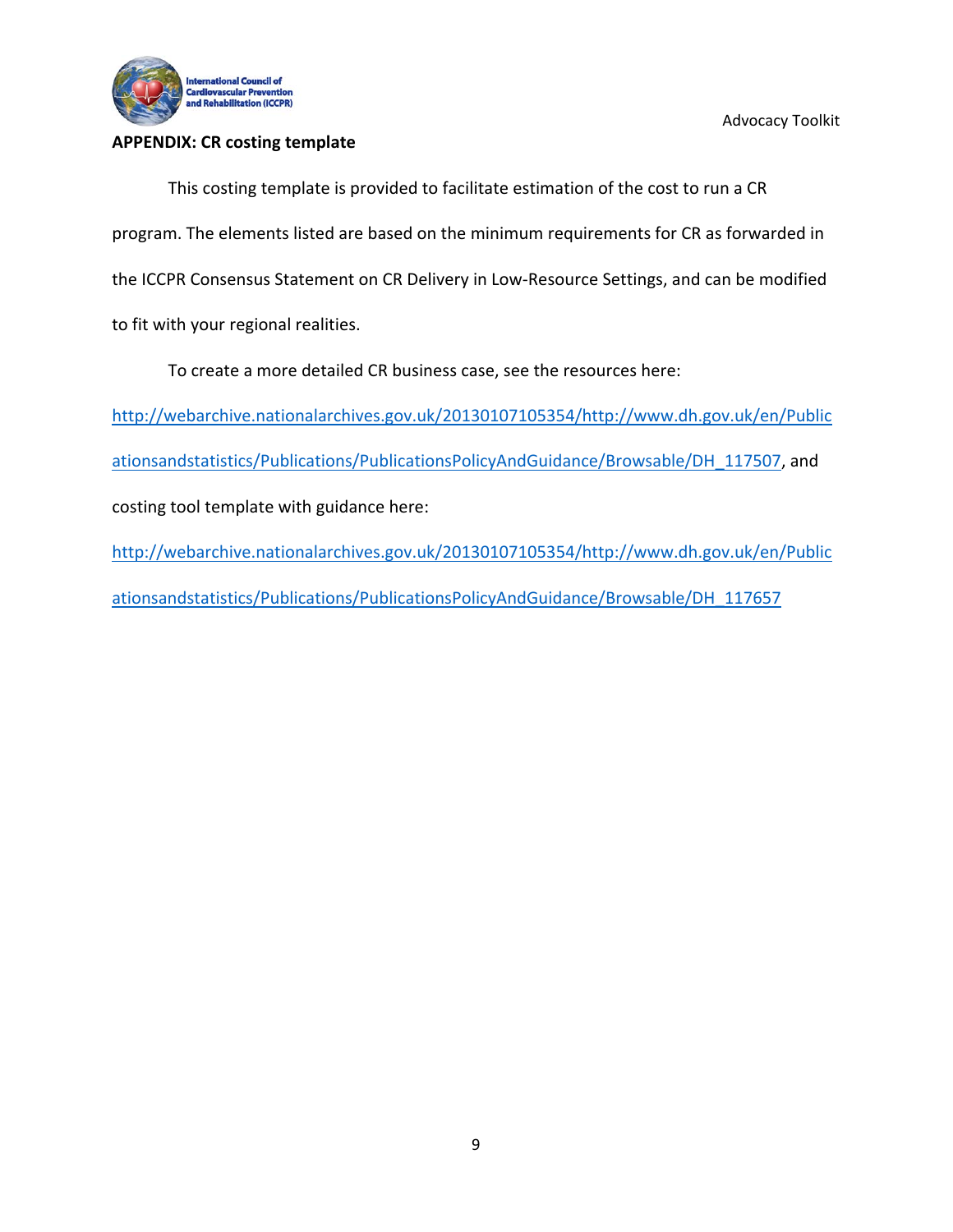## Advocacy Toolkit



| <b>Element</b>                            | Quantity | Unit cost | Cost |
|-------------------------------------------|----------|-----------|------|
| Personnel                                 |          |           |      |
| Community healthcare worker               |          |           |      |
| Staff <sub>1</sub>                        |          |           |      |
| Staff <sub>2</sub>                        |          |           |      |
| Others                                    |          |           |      |
|                                           |          |           |      |
| <b>Materials</b>                          |          |           |      |
| Blood Pressure measuring device or        |          |           |      |
| stethoscope                               |          |           |      |
| Measuring tape (loose)                    |          |           |      |
| Measuring tape (wall-mounted)             |          |           |      |
| Weigh scale                               |          |           |      |
| Urine test strips                         |          |           |      |
| Home-made weights for resistance training |          |           |      |
| Paper and pencils                         |          |           |      |
| Secure and confidential filing            |          |           |      |
| Other                                     |          |           |      |
|                                           |          |           |      |
| <b>Other</b>                              |          |           |      |
| Facility/space                            |          |           |      |
| Overhead                                  |          |           |      |
| Other                                     |          |           |      |
|                                           |          |           |      |